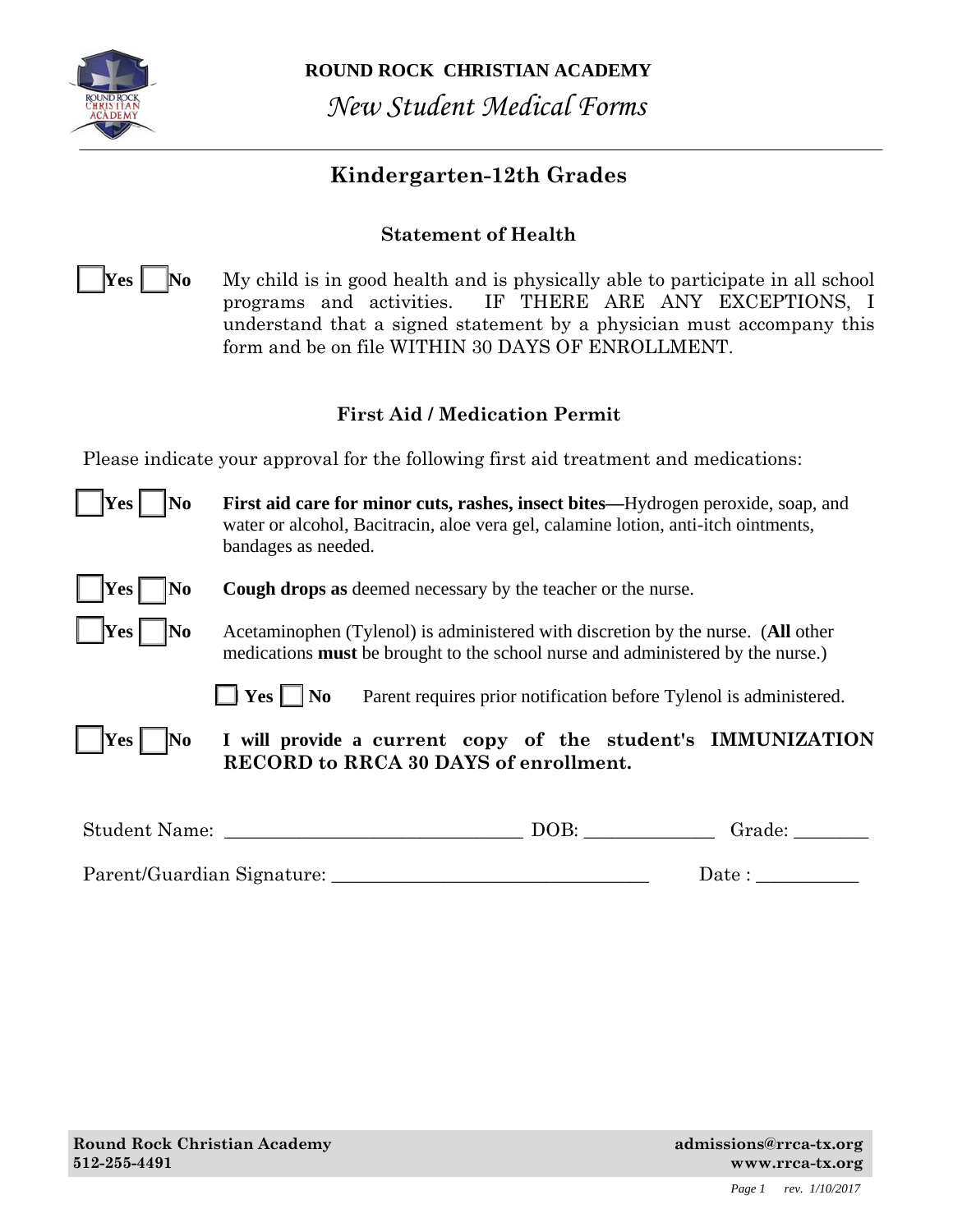

# *Health History*

The information requested on this form is to provide a more accurate and up-to-date medical record for your child. Our desire is to give your child the best possible learning environment and this information will assist us in that endeavor.

Name of Child: \_\_\_\_\_\_\_\_\_\_\_\_\_\_\_\_\_\_\_\_\_\_\_\_\_\_\_\_\_\_\_\_\_\_\_\_\_\_ DOB: \_\_\_\_\_\_\_\_\_\_\_\_\_\_\_\_ Name of Parent/Guardian: \_\_\_\_\_\_\_\_\_\_\_\_\_\_\_\_\_\_\_\_\_\_\_\_\_\_\_\_\_\_\_\_\_\_\_\_\_\_\_\_\_\_\_\_\_\_\_\_\_\_\_\_\_ Disease History Yes No Yes No Asthma  $\Box$  Headaches Heart Disease  $\Box$   $\Box$  Epilepsy Tuberculosis  $\Box$   $\Box$  Frequent Colds Hypertension  $\Box$   $\Box$  Ear Infections Rheumatic Fever  $\Box$   $\Box$  Sore Throats Blood Disorders \_\_\_ \_\_\_ Chronic Disease \_\_\_ \_\_\_ Kidney Disorders  $\Box$   $\Box$  Cancer Diarrhea, Constipation  $\Box$   $\Box$  Diabetes Ulcers  $\Box$   $\Box$  Allergies Arthritis  $\Box$  Scoliosis  $\Box$ Skin Rashes If yes on any of the above, please explain: \_\_\_\_\_\_\_\_\_\_\_\_\_\_\_\_\_\_\_\_\_\_\_\_\_\_\_\_\_\_\_\_\_\_\_\_\_\_\_\_\_\_\_\_\_\_\_\_\_\_\_\_\_\_\_\_\_\_\_\_\_\_\_\_\_\_\_\_\_\_\_\_\_\_\_\_\_ Any other medical concerns: \_\_\_\_\_\_\_\_\_\_\_\_\_\_\_\_\_\_\_\_\_\_\_\_\_\_\_\_\_\_\_\_\_\_\_\_\_\_\_\_\_\_\_\_\_\_\_ \_\_\_\_\_\_\_\_\_\_\_\_\_\_\_\_\_\_\_\_\_\_\_\_\_\_\_\_\_\_\_\_\_\_\_\_\_\_\_\_\_\_\_\_\_\_\_\_\_\_\_\_\_\_\_\_\_\_\_\_\_\_\_\_\_\_\_\_\_\_\_\_\_\_\_\_\_ Does your child use an inhaler or nebulizer?\_\_\_\_\_\_ If yes, how often? \_\_\_\_\_\_\_\_\_\_ Does your child have an **EPI PEN**? \_\_\_\_\_\_\_\_\_\_\_\_\_\_\_\_\_\_\_\_\_\_\_\_\_\_\_\_\_\_\_\_\_\_\_\_\_\_\_\_\_\_\_\_ Hospitalizations: \_\_\_\_\_\_\_\_\_\_\_\_\_\_\_\_\_\_\_\_\_\_\_\_\_\_\_\_\_\_\_\_\_\_\_\_\_\_\_\_\_\_\_\_\_\_\_\_\_\_\_\_\_\_\_\_\_\_\_\_\_\_\_\_\_\_\_\_\_\_\_\_\_\_\_\_\_ Current Medications (Prescription and Over the Counter): \_\_\_\_\_\_\_\_\_\_\_\_\_\_\_\_\_\_\_\_\_\_\_\_\_\_\_\_\_\_\_\_\_\_\_\_\_\_\_\_\_\_\_\_\_\_\_\_\_\_\_\_\_\_\_\_\_\_\_\_\_\_\_\_\_\_\_\_\_\_\_\_\_\_\_\_\_